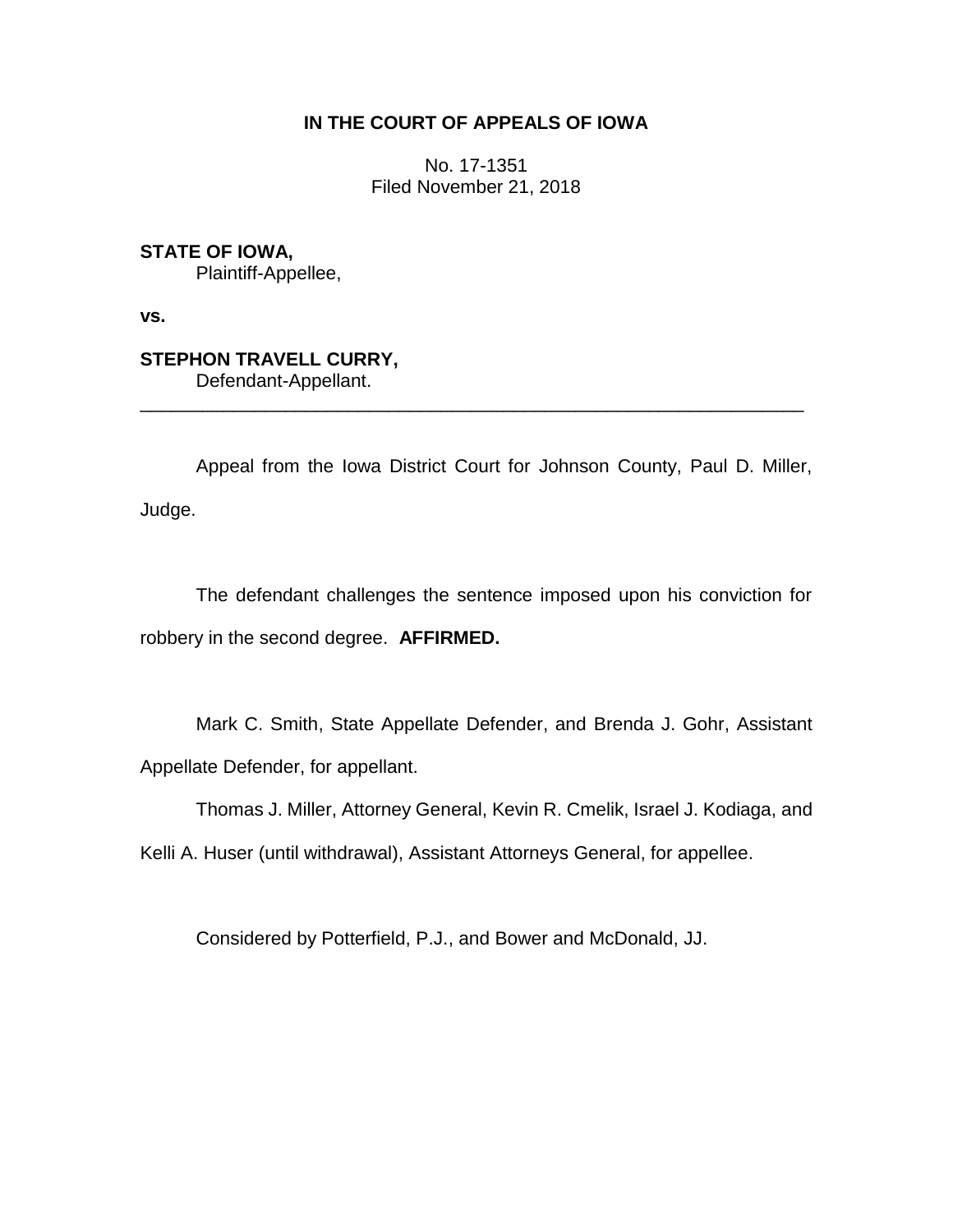## **McDONALD, Judge.**

Stephon Curry pleaded guilty to robbery in the second degree, in violation of Iowa Code sections 711.1(1)(b) and 711.3 (2017). The district court sentenced Curry to an indeterminate term of incarceration not to exceed ten years with a mandatory minimum term of seven-tenths of the maximum sentence. The district court also ordered Curry to pay victim restitution, court costs, and attorney's fees. With respect to court costs, the amount was not yet determined, and the district court did not determine whether the defendant had the reasonable ability to pay the court costs. With respect to the reimbursement of attorney's fees, the district court found Curry had the reasonable ability to pay \$0; in other words, the district court found Curry did not have the reasonable ability to pay attorney fees in any amount. In this direct appeal, Curry challenges the district court's exercise of discretion in imposing sentence and the district court's failure to determine whether Curry was reasonably able to pay court costs.

We first address Curry's challenge to the district court's exercise of discretion in imposing sentence. We review a sentence within the statutory limits for an abuse of discretion. *See State v. Seats*, 865 N.W.2d 545, 552 (Iowa 2015). We will find an abuse of discretion only when the grounds for a decision were clearly unreasonable or clearly untenable. *See State v. Formaro*, 638 N.W.2d 720, 724 (Iowa 2002).

The district court did not abuse its discretion in imposing Curry's sentence. In imposing sentence, the district court should consider all information pertinent to the sentencing decision, including, but not limited to, "the nature of the offense, the attending circumstances, defendant's age, character and propensities and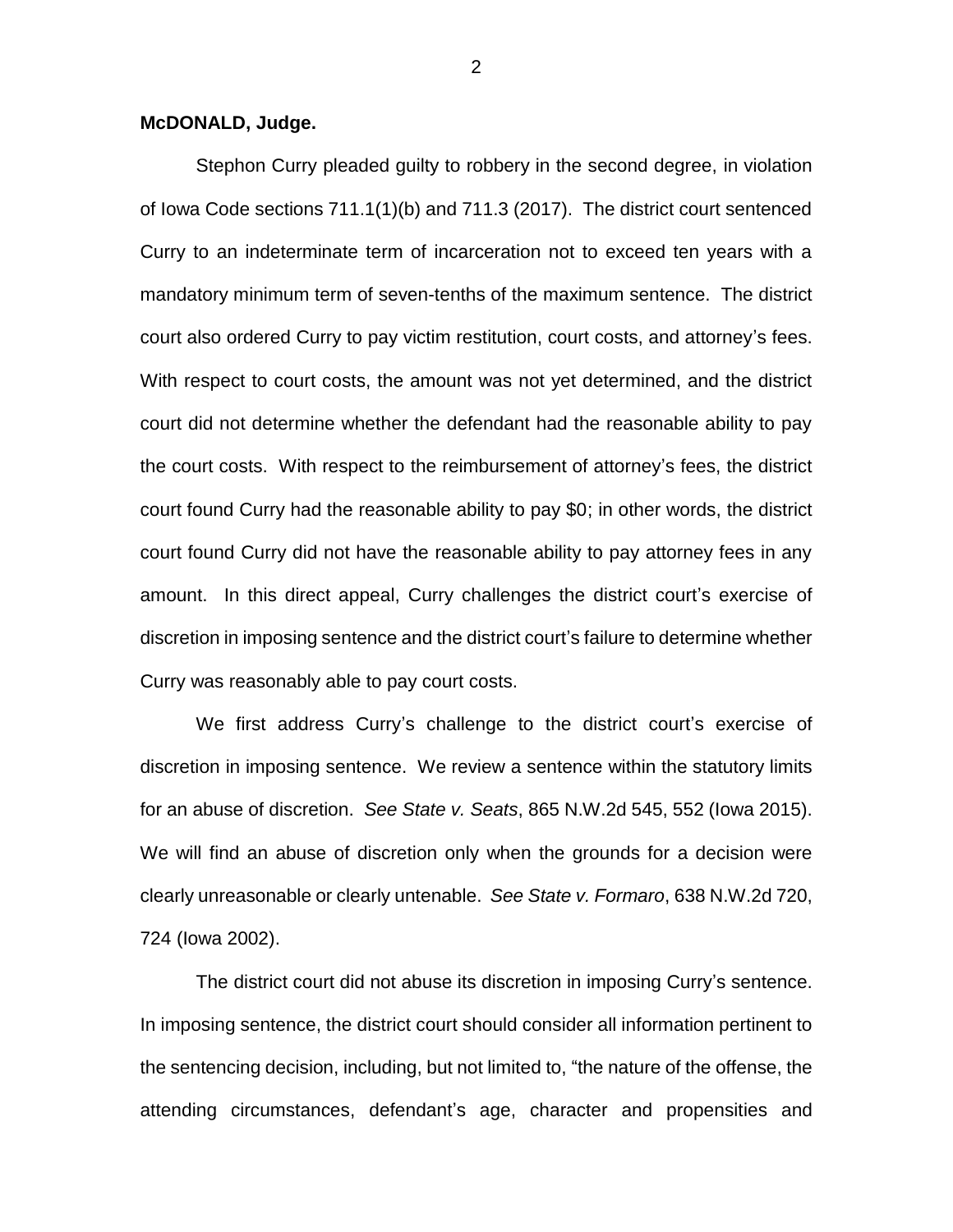chances of his [or her] reform." *State v. August*, 589 N.W.2d 740, 744 (Iowa 1999) (quoting *State v. Hildebrand*, 280 N.W.2d 393, 396 (Iowa 1979)). The record shows the district court considered pertinent information and no improper information in imposing sentence on the defendant. Curry does not dispute this, but he claims the court did not give "adequate consideration" to mitigating factors. For example, Curry claims the district court should have placed greater weight on the fact Curry had finished high school while incarcerated, had recently become a father, and hoped to change. These facts were before the district court, but the district court is allowed to operate "according to the dictates of [its] own conscience." *Formaro*, 638 N.W.2d at 725. The district court is not required to acknowledge each claim of mitigation urged by the defendant. Ultimately, "[w]hile the defendant may wish the district court would have reached a different result in considering the relevant sentencing factors, mere disagreement with the court's sentencing decision is not a ground for relief." *State v. Worby*, No. 17-1832, 2018 WL 4360995, at \*1 (Iowa Ct. App. Sept. 12, 2018). Curry has failed to establish the district court abused its discretion in imposing sentence.

Curry next challenges the district court's failure to determine whether he had the reasonable ability to pay court costs. In his brief, Curry argues the district court "had an affirmative obligation to preemptively make a determination regarding his reasonable ability to pay" court costs even though the amount of courts costs was not yet determined. Review of restitution orders are for the correction of errors of law. *See State v. Jose*, 636 N.W.2d 38, 43 (Iowa 2001).

The district court did not commit legal error. A reasonable-ability-to-pay determination "is a constitutional prerequisite for a criminal restitution order such